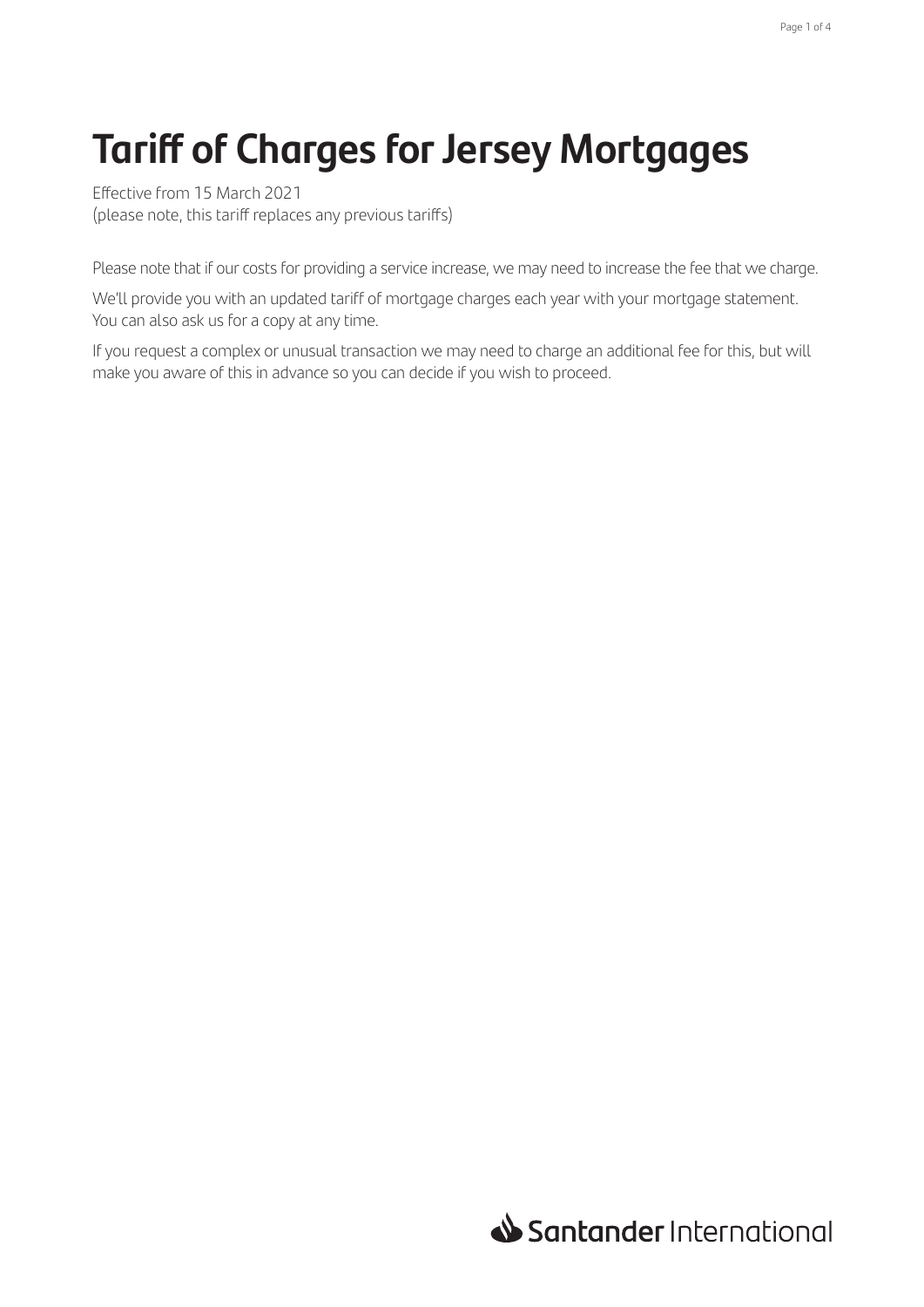#### **Before your first monthly payment**

These are the fees and charges you may have to pay before we transfer your mortgage funds.

| Name of charge                                                                   | What this charge is for                                                                                                                                                                                                                                                                                                                                                                                                              | How much is<br>the charge?          |                                                                                  |
|----------------------------------------------------------------------------------|--------------------------------------------------------------------------------------------------------------------------------------------------------------------------------------------------------------------------------------------------------------------------------------------------------------------------------------------------------------------------------------------------------------------------------------|-------------------------------------|----------------------------------------------------------------------------------|
| <b>Account fee</b>                                                               | Managing your mortgage account. This also includes closing your mortgage account<br>when your mortgage ends. The product details for your mortgage will tell you if this is<br>the case. It's payable on completion, however you can defer this fee until the end of your<br>mortgage. This fee is paid once during the lifetime of the mortgage on your existing<br>property. If already paid, you will not have to pay this again. | £225                                |                                                                                  |
| Legal fees                                                                       | You will normally instruct a Jersey lawyer to act on your behalf in connection with your<br>home purchase transaction. You may be required to pay their legal fees and costs as part<br>of their work on your behalf. These fees/costs are charged by the Jersey lawyer, directly<br>to you.                                                                                                                                         |                                     | These fees/costs<br>are charged by<br>the Jersey lawyer,<br>directly to you.     |
| <b>Stamp Duty/Land</b><br><b>Transaction Tax and</b><br><b>Bank's legal fees</b> | If the property is freehold or flying freehold, you will need to pay stamp duty on<br>completion; if it is a share transfer property then a land transaction tax is payable<br>instead on completion. In both instances you will also need to pay the Bank's legal fees<br>on completion.                                                                                                                                            |                                     | We will confirm<br>the costs that<br>need to be<br>paid by you on<br>completion. |
| <b>Product fee</b>                                                               | This is charged on some mortgages as part of the deal. It can be paid upfront or<br>sometimes you can add it to your mortgage. If you add it to your mortgage, you'll pay<br>interest on it at the same rate as the rest of your borrowing. It might be a flat fee, or a<br>percentage of the loan amount.                                                                                                                           |                                     | Variable                                                                         |
| Re-inspection fee                                                                | If your mortgage is released in stages and you're using it to renovate your home.<br>This covers the new valuation we need to do after the work's carried out.                                                                                                                                                                                                                                                                       | £150                                |                                                                                  |
| <b>Valuation fee</b>                                                             | This is charged for the lender's valuation report, which is used                                                                                                                                                                                                                                                                                                                                                                     | Value up to                         | <b>Standard Valuation</b>                                                        |
|                                                                                  | to calculate how much we'll lend you. This is separate from                                                                                                                                                                                                                                                                                                                                                                          | £250,000                            | £380                                                                             |
|                                                                                  | any valuation or survey of the property you might want to<br>commission.                                                                                                                                                                                                                                                                                                                                                             | £300,000                            | £430                                                                             |
|                                                                                  |                                                                                                                                                                                                                                                                                                                                                                                                                                      | £350,000                            | £480                                                                             |
|                                                                                  | Some mortgages offer a free standard valuation - the product<br>details of your mortgage will tell you if this is the case. For                                                                                                                                                                                                                                                                                                      | £400,000                            | £530                                                                             |
|                                                                                  | all free standard valuations, a fee will be taken up front, but                                                                                                                                                                                                                                                                                                                                                                      | £450,000                            | £580                                                                             |
|                                                                                  | following mortgage completion your Gold Account will be                                                                                                                                                                                                                                                                                                                                                                              | £500,000                            | £630                                                                             |
|                                                                                  | refunded.                                                                                                                                                                                                                                                                                                                                                                                                                            | £550,000                            | £730                                                                             |
|                                                                                  | Further valuation reports will incur a charge, please contact us.                                                                                                                                                                                                                                                                                                                                                                    | £600,000                            | £730                                                                             |
|                                                                                  |                                                                                                                                                                                                                                                                                                                                                                                                                                      | £650,000                            | £830                                                                             |
|                                                                                  | If the purchase price is a reduced figure, we'll base the fee on<br>the valuation, not the purchase price. The minimum fee for                                                                                                                                                                                                                                                                                                       | £700,000                            | £830                                                                             |
|                                                                                  | a re-inspection is £150. The fees include a non-refundable                                                                                                                                                                                                                                                                                                                                                                           | £750,000                            | £930                                                                             |
|                                                                                  | valuation administration fee of £30.                                                                                                                                                                                                                                                                                                                                                                                                 | £800,000                            | £930                                                                             |
|                                                                                  |                                                                                                                                                                                                                                                                                                                                                                                                                                      | £850,000                            | £1,030                                                                           |
|                                                                                  |                                                                                                                                                                                                                                                                                                                                                                                                                                      | £900,000                            | £1,030                                                                           |
|                                                                                  |                                                                                                                                                                                                                                                                                                                                                                                                                                      | £950,000                            | £1,130                                                                           |
|                                                                                  |                                                                                                                                                                                                                                                                                                                                                                                                                                      | £1,000,000                          | £1,130                                                                           |
|                                                                                  |                                                                                                                                                                                                                                                                                                                                                                                                                                      | £1,200,000                          | £1,230                                                                           |
|                                                                                  |                                                                                                                                                                                                                                                                                                                                                                                                                                      | £1,400,000                          | £1,430                                                                           |
|                                                                                  |                                                                                                                                                                                                                                                                                                                                                                                                                                      | £1,600,000                          | £1,630                                                                           |
|                                                                                  |                                                                                                                                                                                                                                                                                                                                                                                                                                      | £1,800,000                          | £1,830                                                                           |
|                                                                                  |                                                                                                                                                                                                                                                                                                                                                                                                                                      | £2,000,000                          | £2,030                                                                           |
|                                                                                  |                                                                                                                                                                                                                                                                                                                                                                                                                                      | Over £2,000,000 - please contact us |                                                                                  |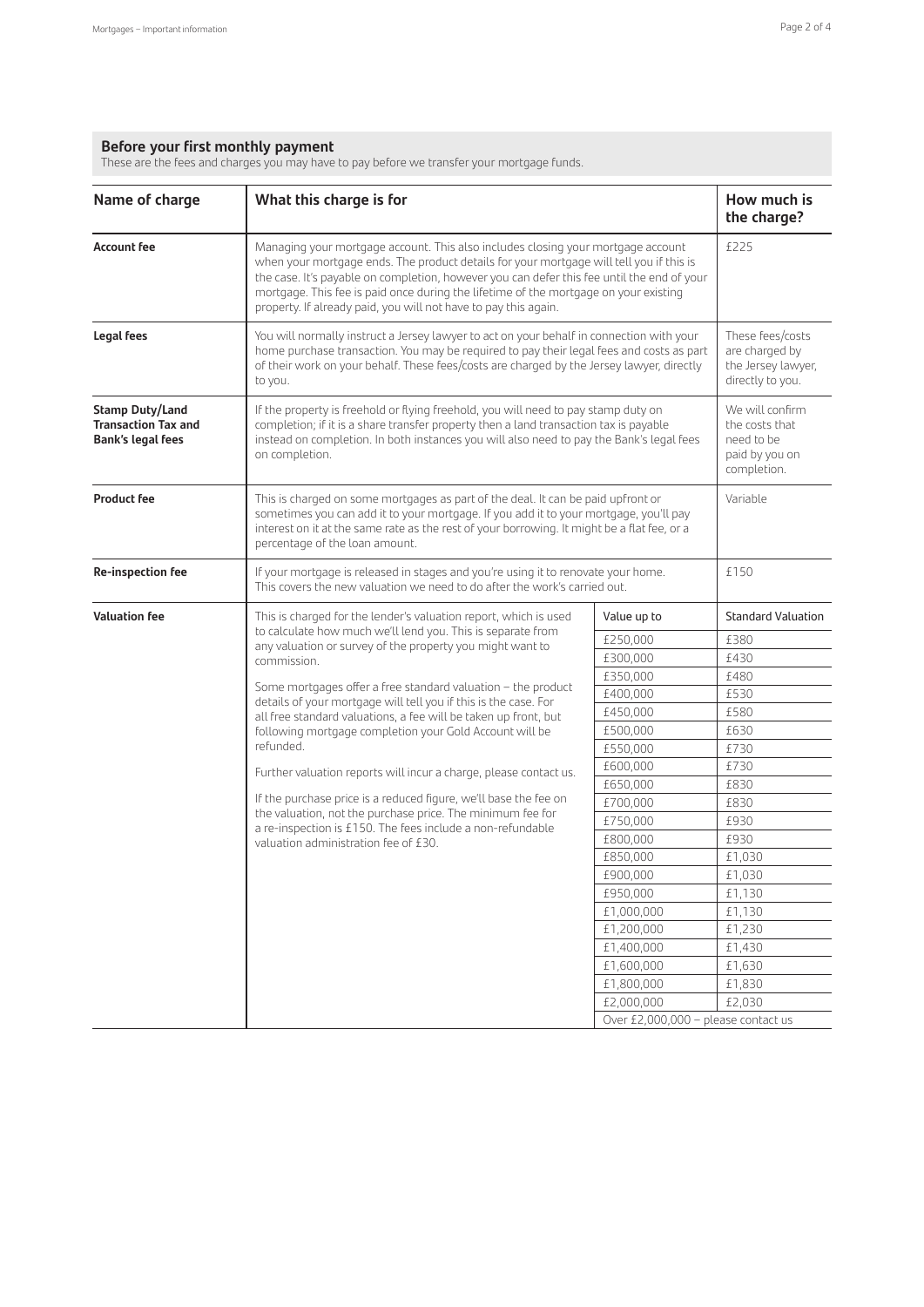**If you ask us for extra documentation and/or services beyond the standard management of your account**

| Name of charge                                                               | What this charge is for                                                                                                                                                                                                            | How much is<br>the charge? |
|------------------------------------------------------------------------------|------------------------------------------------------------------------------------------------------------------------------------------------------------------------------------------------------------------------------------|----------------------------|
| Duplicate/interim<br>statement fee                                           | Requesting a copy of a previous mortgage statement or an interim statement of your<br>account as it stands. It might be paid by you or another lender.                                                                             | f5                         |
| Duplicate request for<br>certificate of interest paid<br>(for each year) fee | Requesting a copy of a previously issued certificate of interest paid. This charge relates<br>to each calendar year we're asked to provide the duplicate certificate for.                                                          | f5                         |
| <b>Itemised statement</b><br>(for each year)                                 | Gathering information, preparing and supplying a list of your mortgage account<br>transactions. This charge relates to each calendar year we're asked to provide the<br>information for.                                           | £5                         |
| <b>Re-valuation fee</b>                                                      | A re-valuation, if necessary, as a result of you asking for further funds or if a re-valuation<br>is required in connection with a request to value our security (or when considering<br>adding missed payments to your mortgage). | f80                        |
| Second charge                                                                | Our charge to provide information to another lender requesting a second charge.                                                                                                                                                    | £150                       |

#### **If you change your mortgage**

NB if you change to a new mortgage product, the 'before your first monthly payment' fees may also apply at this stage.

| Name of charge                                                          | What this charge is for                                                                                                                                                                                                                                                                                                          | How much is<br>the charge? |
|-------------------------------------------------------------------------|----------------------------------------------------------------------------------------------------------------------------------------------------------------------------------------------------------------------------------------------------------------------------------------------------------------------------------|----------------------------|
| Early repayment charge<br>(changing your mortgage)                      | You may have to pay this if:                                                                                                                                                                                                                                                                                                     | Please contact us          |
|                                                                         | you overpay more than your mortgage terms and conditions allow; or                                                                                                                                                                                                                                                               |                            |
|                                                                         | you change your mortgage product during a special rate period (e.g. while you're on a<br>fixed interest rate).                                                                                                                                                                                                                   |                            |
| Change of term fee                                                      | Extending or reducing the remaining term of your mortgage.                                                                                                                                                                                                                                                                       | £75                        |
| Changing your repayment<br>method fee                                   | Transferring all or part of your mortgage from a capital and interest (repayment)<br>mortgage to an interest only mortgage.                                                                                                                                                                                                      | f75                        |
| Partial release of<br>property fee (including<br>variation of security) | Payable if you want to remove part of the property or land from the mortgage. It covers<br>administration costs, including attending to the relevant amendment to our security over<br>the property and issuing letters of consent.                                                                                              | £105                       |
|                                                                         | Our costs when considering any request to vary our security. This includes sealing a<br>deed, deed variation and lease extension.                                                                                                                                                                                                |                            |
| Change of parties<br>administration fee                                 | Our administrative costs for adding or removing someone (a 'party') from the mortgage.                                                                                                                                                                                                                                           | £95                        |
| Consent to let fee                                                      | If you want to let your property. You'll pay this for each 'consent to let' agreement, where<br>we agree to you letting out your property for a set period of time. The fee may vary if<br>the mortgage is on a flexible product and will be advised by our lettings team once they<br>receive the 'consent to let' application. | £295 standard fee          |